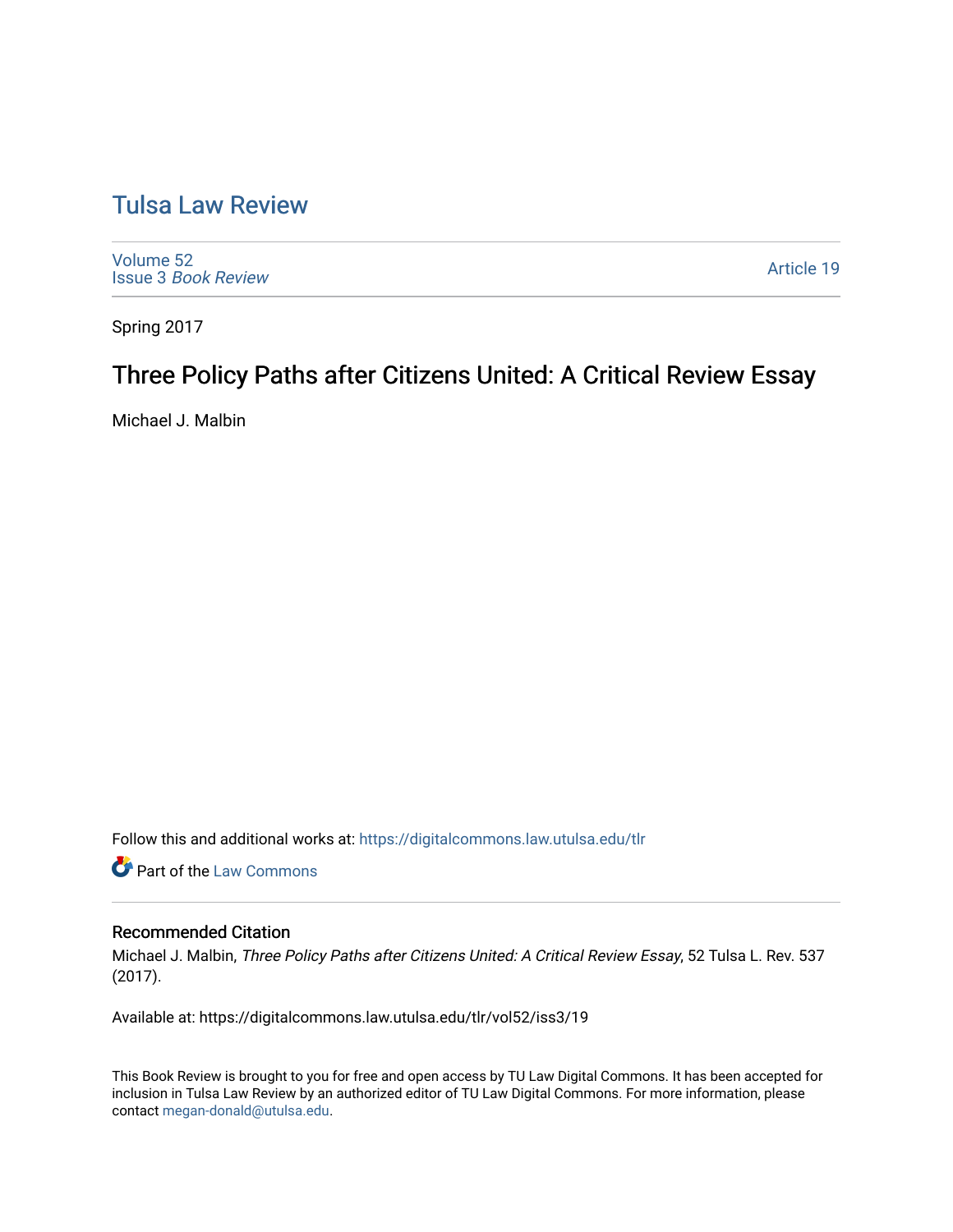## **THREE POLICY PATHS AFTER CITIZENS UNITED: A CRITICAL REVIEW ESSAY**

### Michael J. Malbin<sup>\*</sup>

- ROBERT E. MUTCH, BUYING THE VOTE: A HISTORY OF CAMPAIGN FINANCE REFORM (OXFORD UNIVERSITY PRESS 2014). PP. 363. HARDCOVER \$36.95. PAPERBACK \$21.95.
- RAYMOND J. LA RAJA & BRIAN F. SCHAFFNER, CAMPAIGN FINANCE AND POLITICAL POLARIZATION: WHEN PURISTS PREVAIL (UNIVERSITY OF MICHIGAN PRESS 2015), PP. 192. HARDCOVER \$75.00. PAPERBACK \$39.95.
- RICHARD L. HASEN, PLUTOCRATS UNITED: CAMPAIGN MONEY, THE SUPREME COURT, AND THE DISTORTION OF AMERICAN ELECTIONS (YALE UNIVERSITY PRESS 2016). PP. 241. HARDCOVER \$32.50. PAPERBACK \$22.00.

*Citizens United v. Federal Election Commission* has been an engine for growth in more ways than one.<sup>1</sup> It is better known for the massive jolt this case and its progeny have given to billionaire-funded independent campaign spending. Consider these facts. The 2016 federal elections have been the fourth since the *Citizens United* decision in January 2010*.* The pre-election year of 2007 thus was the last "Invisible Primary" or presidential-candidate-sifting year before the decision. In 2007, every one of the \$460 million dollars the presidential candidates raised had to come from donors who could give no more than \$2,300 each. According to the Campaign Finance Institute (CFI), about 87,000 donors gave the \$2,300 maximum in 2007, for a total of \$201 million coming from maxed-out donors.<sup>2</sup> By 2015, these numbers were looking quaint. Individuals, corporations, and unions were now free, because of this decision and its aftermath, to make unlimited contributions to independent spending political committees (Super PACs) and other organizations, including ones whose

 <sup>\*</sup> Michael J. Malbin is Professor of Political Science at the University at Albany (SUNY). He is also co-founder and executive director of the Campaign Finance Institute, a nonpartisan research institute in Washington DC.

<sup>1. 558</sup> U.S. 310 (2010).

<sup>2.</sup> *Presidential Candidates' Small and Large Donors, Table 5: Individual Donors to 2008 Presidential Candidates*, Cumulative through December 31, 2007, CAMPAIGN FINANCE INSTITUTE, http://www.cfinst.org/pdf/federal/president/2016/YE/Presidential%20YE\_Table5.pdf.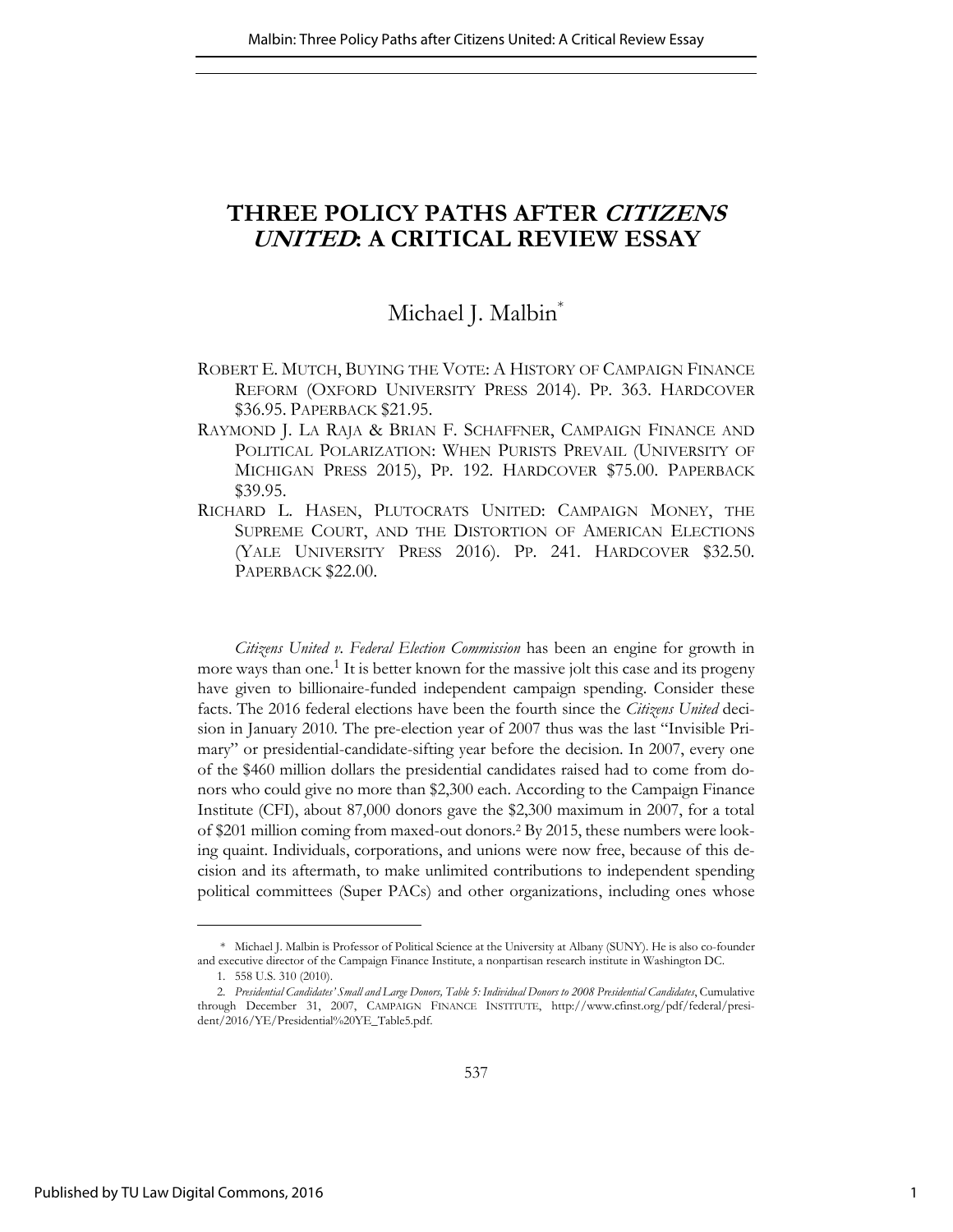sole purpose was to support a single candidate. As a result, \$2,300 donors no longer looked big. In 2015 alone, seventy-eight of these donors gave one million dollars or more to Super PACs supporting a presidential candidate, giving a combined total of \$184 million.<sup>3</sup> In other words, a mere seventy-eight donors in 2015 gave almost as much as the 87,000 "maxed-out" donors had given eight years before.<sup>4</sup> They accounted for nearly one-fourth of all of the money raised in 2015 by the presidential candidates and their Super PACs combined.<sup>5</sup>

Less well known is the explosion of scholarship after *Citizens United*. In just one recent sixteen-month period, an online bibliography of money in politics added 225 new scholarly publications, papers, or books.<sup>6</sup> As one of my professors used to say, I cannot read as fast as they write. This essay will focus on three of the many new books in the field. Robert E. Mutch's *Buying the Vote* is a marvelously rich history with bleak policy conclusions.<sup>7</sup> It argues that the breakdown of an older consensus on campaign finance reform leaves little opportunity for corrective action today. Raymond La Raja and Brian Schaffner see the major problem as stemming from the premises that undergirded the earlier consensus.<sup>8</sup> Rather than combatting corruption or pursuing individualistic equality, they would see healthier politics arising from stronger political parties with laws that let the parties raise and make unlimited contributions. Finally, Richard Hasen would combat political inequality by moving in the opposition direction—with aggregate limits on the amount that any individual could give to political campaigns, combined with small donor public financing in the form of government-funded vouchers given to every adult U.S. citizen.<sup>9</sup> Collectively, these books thus can stand as thoughtful exemplars for the strengths and some problems with three of the major policy directions moving forward.

#### I. MUTCH'S UNBRIDGEABLE GAP

Robert Mutch's narrative in *Buying the Vote* begins in 1884 with an opulent fundraising dinner for the Republican presidential nominee, James G. Blaine.10Among those attending were Jacob Astor, Levi Morton, Jay Gould, and others whose names have become synonymous with the Gilded Age. That the book begins with 1884 is

<sup>3.</sup> *Sources of Candidates' and Campaign and Super PAC Dollars in 2015*, CAMPAIGN FINANCE INSTITUTE, http://www.cfinst.org/Press/PReleases/16-02-18/Sources\_of\_Presidential\_Candidates'\_Campaign\_Super\_PAC\_Dollars\_in\_2015.aspx.

<sup>4.</sup> *Id*.

<sup>5.</sup> *Id*.

<sup>6.</sup> *Campaign Finance Institute Announces Update to Online Bibliography of Money in Politics Research*, CAMPAIGN FINANCE INSTITUTE, http://www.cfinst.org/Press/PReleases/16-02-

<sup>26/</sup>CFI\_Announces\_Update\_to\_Online\_Bibliography\_of\_Money\_in\_Politics\_Research.aspx. 7. ROBERT E. MUTCH, BUYING THE VOTE: A HISTORY OF CAMPAIGN FINANCE REFORM (2014).

<sup>8.</sup> RAYMOND J. LA RAJA & BRIAN F. SCHAFFNER, CAMPAIGN FINANCE AND POLITICAL POLARIZATION: WHEN PURISTS PREVAIL (2015).

<sup>9.</sup> RICHARD L. HASEN, PLUTOCRATS UNITED: CAMPAIGN MONEY, THE SUPREME COURT, AND THE DISTORTION OF AMERICAN ELECTIONS (2016).

<sup>10.</sup> MUTCH, *supra* note 7, at 12.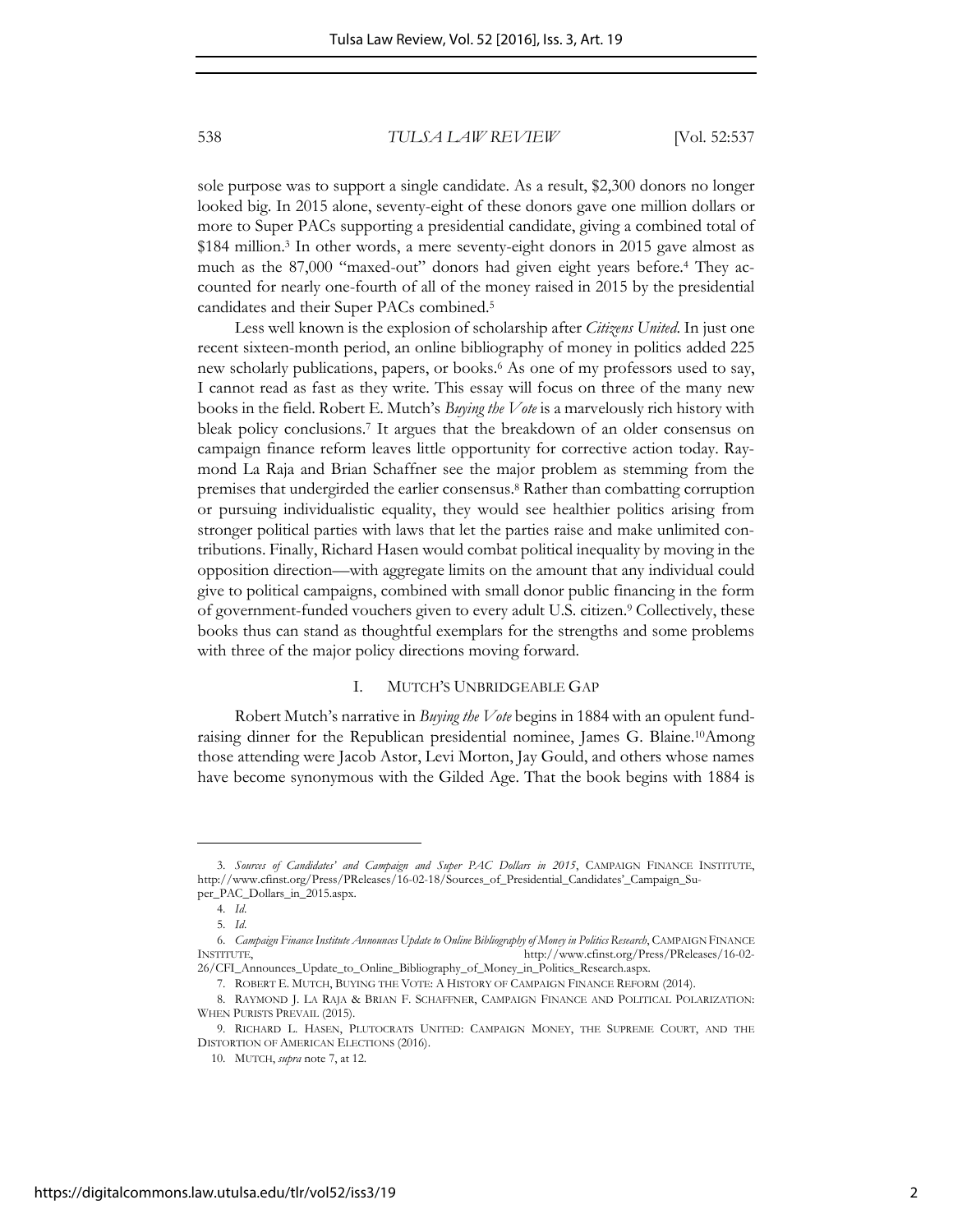no accident.<sup>11</sup> Since Andrew Jackson's 1828 election had regularized the spoils system, political parties had been financed in large part through kickbacks from those who held patronage jobs. Once the Pendleton Civil Service Reform Act became law in 1883, this source of party money began to dry up. At the same time, however, another was becoming increasingly available. Modern business corporations had become a growing force in the U.S. economy since the Civil War. Blaine's 1884 fundraising dinner was a symbol of the parties reaching out to leaders of the country's largest corporations and trusts.12 By 1896, money from individual robber barons gave way to systematic assessments of corporations by William McKinley's campaign manager, Mark Hanna.<sup>13</sup>

Two elections later, McKinley's erstwhile Vice-President, Theodore Roosevelt, was running for reelection as President.14 Although known as a Progressive trustbuster, the contributions his 1904 campaign received from corporations produced what Mutch described as the country's first national-level cycle of scandal and campaign finance reform15. One legislative outcome was the Tillman Act of 1907, which prohibited corporate campaign contributions to federal elections.<sup>16</sup> "The rise of the big corporation posed an entirely new question for the idea of democracy, and the Tillman Act answered it by saying that corporations are not citizens and do not have the political rights of citizens."<sup>17</sup> Mutch's conclusion, after reviewing the primary source material, is that even though there were disagreements on other matters, conservatives joined Progressives in defining citizenship in a manner that did not include corporations.<sup>18</sup>

The middle third of Mutch's book covers the years from the 1907 Tillman Act to 1972.19 As in the earlier chapters, Mutch skillfully interweaves political economy with contributions and campaign finance reform. One important part of that story was how party realignment affected the Tillman Act's evolution. Mutch reports that the Tillman Act and its successor, the Corrupt Practices Act of 1925, were not well enforced. Big business donors, active throughout the period, were giving to both major parties in 1928, but became increasingly Republican during the Depression.<sup>20</sup> Labor was becoming more active and more aligned with the Democrats. Meanwhile, Southern Democrats in Congress in 1937 began aligning with some frequency in a "conservative coalition" with Republicans. <sup>21</sup> The conservative coalition passed the temporary War Labor Disputes (or Smith-Connally) Act in 1943 over President Roo-

<sup>11.</sup> *Id*.

<sup>12.</sup> *Id*.

<sup>13.</sup> *Id.* at 21.

<sup>14.</sup> *Id.* at 26-27.

<sup>15.</sup> MUTCH, *supra* note 7, at 4-5.

<sup>16.</sup> *Id.* at 50.

<sup>17.</sup> *Id*.

<sup>18.</sup> *Id.* at 51.

<sup>19.</sup> *Id.* at 62-138.

<sup>20.</sup> MUTCH, *supra* note 7, at 100.

<sup>21.</sup> *Id.* at 8.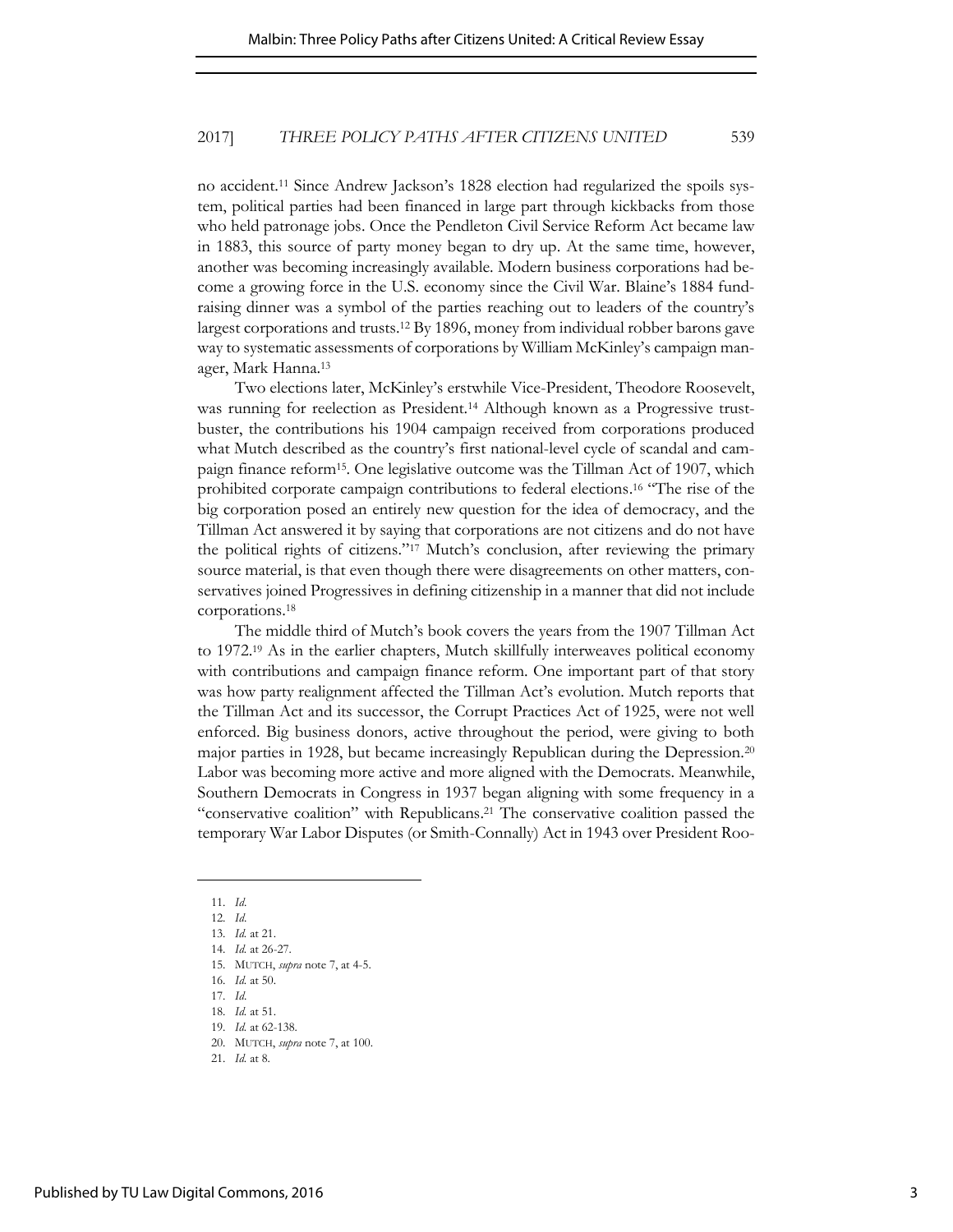sevelt's veto, which included a ban on labor union as well as corporate contributions.22 During the Republican post-war Congress of 1947-48, the Taft-Harley Act (also passed over a presidential veto) replicated the 1943 ban on corporate and labor *contributions* to candidates and parties and expanded it to reach direct *expenditures* on communications to voters.23 This expenditure provision, included again in the Federal Election Campaign Act (FECA) of 1971, was found unconstitutional in *Citizens United.<sup>24</sup>*

Illegal corporate contributions were once again part of the scandal-reform cycle that began with President Richard M. Nixon's 1972 reelection campaign.25 Of course there was also much more, including a break-in and cover-up that led to a presidential resignation before a House impeachment vote.26 The 1974 campaign finance law followed, which was then tested in the landmark case of *Buckley v. Valeo*. <sup>27</sup> Among other things, *Buckley* held mandatory limitations on candidates' spending and independent expenditures to be unconstitutional.28 It upheld contribution limits, but only in the name of restraining corruption or the appearance of corruption and not in the name of promoting equality.<sup>29</sup>

From this time forward, Mutch says, ideological division replaced what he saw as a long time consensus in campaign finance law about corporate citizenship and corruption.<sup>30</sup> *Buckley*'s elevation of corruption as the only accepted basis for limits produced decades of argument about what might be counted as corruption. The most expansive judicial interpretation appeared in Justice Marshall's Opinion for a 6-3 Court in *Austin v. Michigan Chamber of Commerce*<sup>31</sup> Marshall's opinion upheld the State of Michigan's prohibition of corporate *expenditures* as aiming "at a different type of corruption in the political arena: the corrosive and distorting effects of immense aggregations of wealth that are accumulated with the help of the corporate form . . . ." <sup>32</sup> As Richard Hasen has noted, this is a form of "corruption" that seems tinged with a fair degree of concern about equality.<sup>33</sup>

For Mutch, the various opinions in *Austin* revealed an "unbridgeable ideological gulf," that was not only about the goal of equality.34 The division was also, in part, between those who agreed with a "century-old premise that there was a. . . difference in kind between corporations and people . . ." and those who saw only a difference in degree.<sup>35</sup> *Citizens United* reversed *Austin*'s majority and minority votes, but along

<sup>22.</sup> *Id.* at 107.

<sup>23.</sup> *Id.* at 146.

<sup>24.</sup> Citizens United v. Fed. Election Comm'n, 558 U.S. 310, 385 (2010).

<sup>25.</sup> MUTCH, *supra* note 7, at 139.

<sup>26.</sup> *Id.*

<sup>27. 423</sup> U.S. 387 (1976).

<sup>28.</sup> *Id.* at 45, 143.

<sup>29.</sup> *Id.* at 81, 143.

<sup>30.</sup> MUTCH, *supra* note 7, at 157.

<sup>31. 494</sup> U.S. 652 (1990).

<sup>32.</sup> *Id.* at 659-60.

<sup>33.</sup> HASEN, *supra* note 9, at 27.

<sup>34.</sup> MUTCH, *supra* note 7, at 160, 185.

<sup>35.</sup> *Id.* at 160.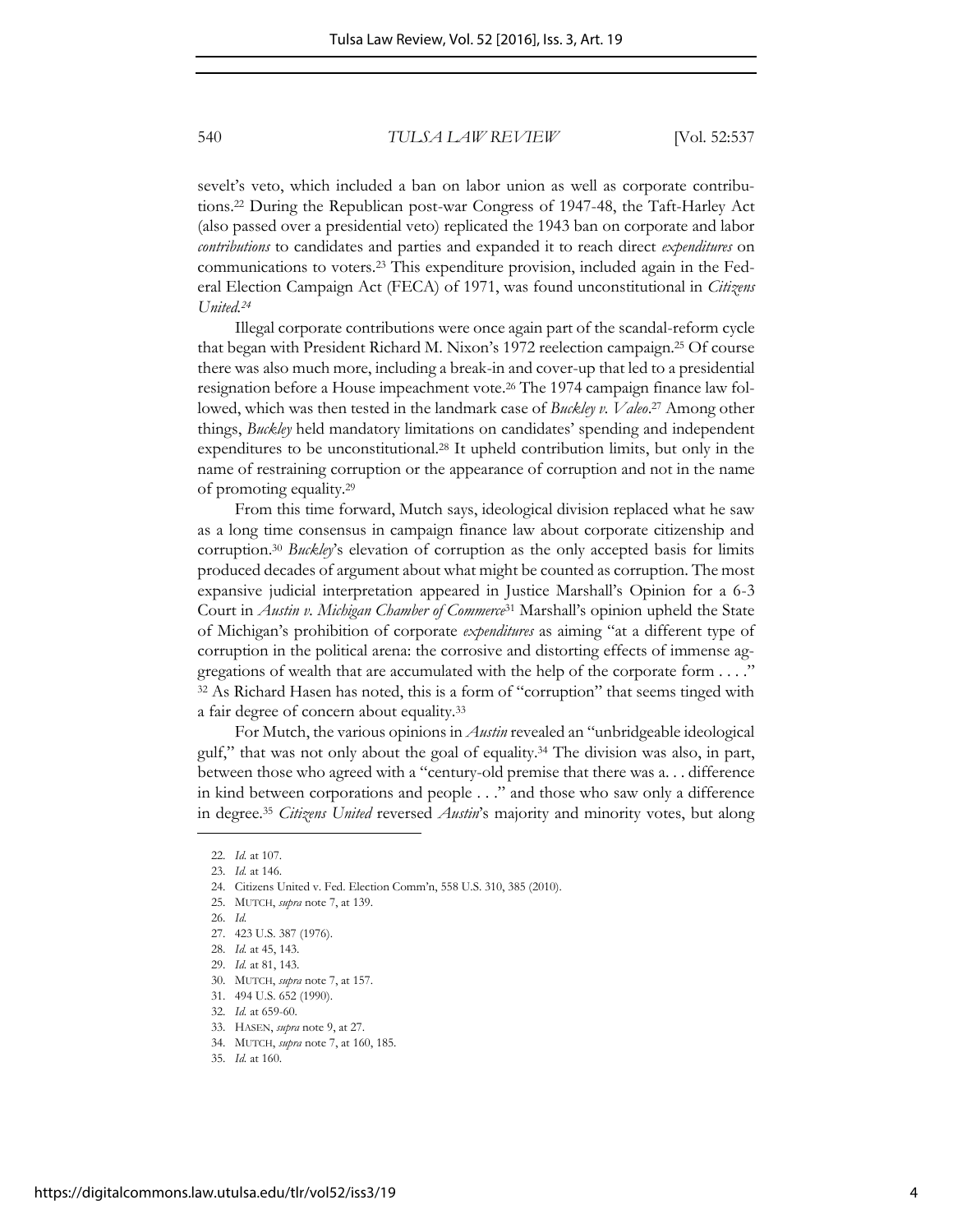exactly the same fault line. It also turned Justice Kennedy's *Austin* dissent (narrowly defining corruption) into the *Citizens United* 5-4 Opinion of the Court.<sup>36</sup>

If the division between these viewpoints is truly unbridgeable, as Mutch believes, then what might one do about it? Some suggest a constitutional amendment; others put forward legislative remedies.37 Mutch demurs, stepping back from the "customary" conclusion that would "follow diagnosis with prescription".<sup>38</sup>

[T]he diagnosis itself precludes such prescriptions by showing them to be legal solutions to a political problem, actions that would work only if backed by the kind of political consensus that crumbled decades ago . . . A reformed campaign finance system would make for better politics, but we need better politics to get reform . . . .We can solve problems by passing laws as long as our political differences occur within a sense of national community, of shared purpose. When our differences grow so wide as to erode that sense of community, our political problems become fundamental to the system itself and are beyond legislative solution.<sup>39</sup>

This gloomy prognosis parallels much of what recent surveys tell us about campaign finance reform: a bipartisan majority does not like what exists but sees little prospect for meaningful change.<sup>40</sup> But does Mutch's prognosis follow directly from his own history? He is surely correct that enduring political reform has to be built on some kind of consensus – at least about recognizing a problem. Nevertheless, one must wonder how deep that consensus was in the past. It is true that no one in 1907 would have portrayed corporations as having the same First Amendment rights as natural citizens. As a result, the issue did not come up in that way. Yet it was also true during these same years that disputes over the relationship between corporations and the state were central to the country's political divisions. Even within the nearly unanimous Congress that passed the Tillman Act in 1907, the consensus on the vote did not extend to the reasons.41 Moreover, the bill passed with a not unfamiliar dose of heavy skepticism. "Everyone knew the ban against corporate contributions would be very difficult to enforce, so hard-headed political realists could see voting for it as a largely symbolic measure that would let them resume the old ways in peace." <sup>42</sup> The veto override battles during the 1940s over the Smith Connally and Taft Hartley Acts were also expressions of political division, not consensus.43 And again, the new laws co-existed with practices that subverted their purpose. So even though it is correct to

<sup>36.</sup> Austin v. Michigan Chamber of Comm., 494 U.S. 652 (1990); Citizens United v. Fed. Election Comm'n, 558 U.S. 310 (2010).

<sup>37.</sup> MUTCH, *supra* note 7, at 198.

<sup>38.</sup> *Id.*

<sup>39.</sup> *Id.*

<sup>40.</sup> Nicholas Confessore & Megan Thee-Brenan, *Polls Show Americans Favor an Overhaul of Campaign Financing*, N.Y. TIMES, June 2, 2015, http://www.nytimes.com/2015/06/03/us/politics/poll-shows-americans-favor-overhaul-ofcampaign-financing.html.

<sup>41.</sup> Tillman Act of 1907, Pub. L. No. 59-36, 34 Stat. 864.

<sup>42.</sup> MUTCH, *supra* note 7, at 59.

<sup>43.</sup> Labor-Management Relations Act, ch. 120, 61 Stat. 136 (codified as amended at 29 U.S.C. § 401-531(1947)); Smith Connally Act, Pub. L. No. 78-89, 57 Stat. 163 (1943).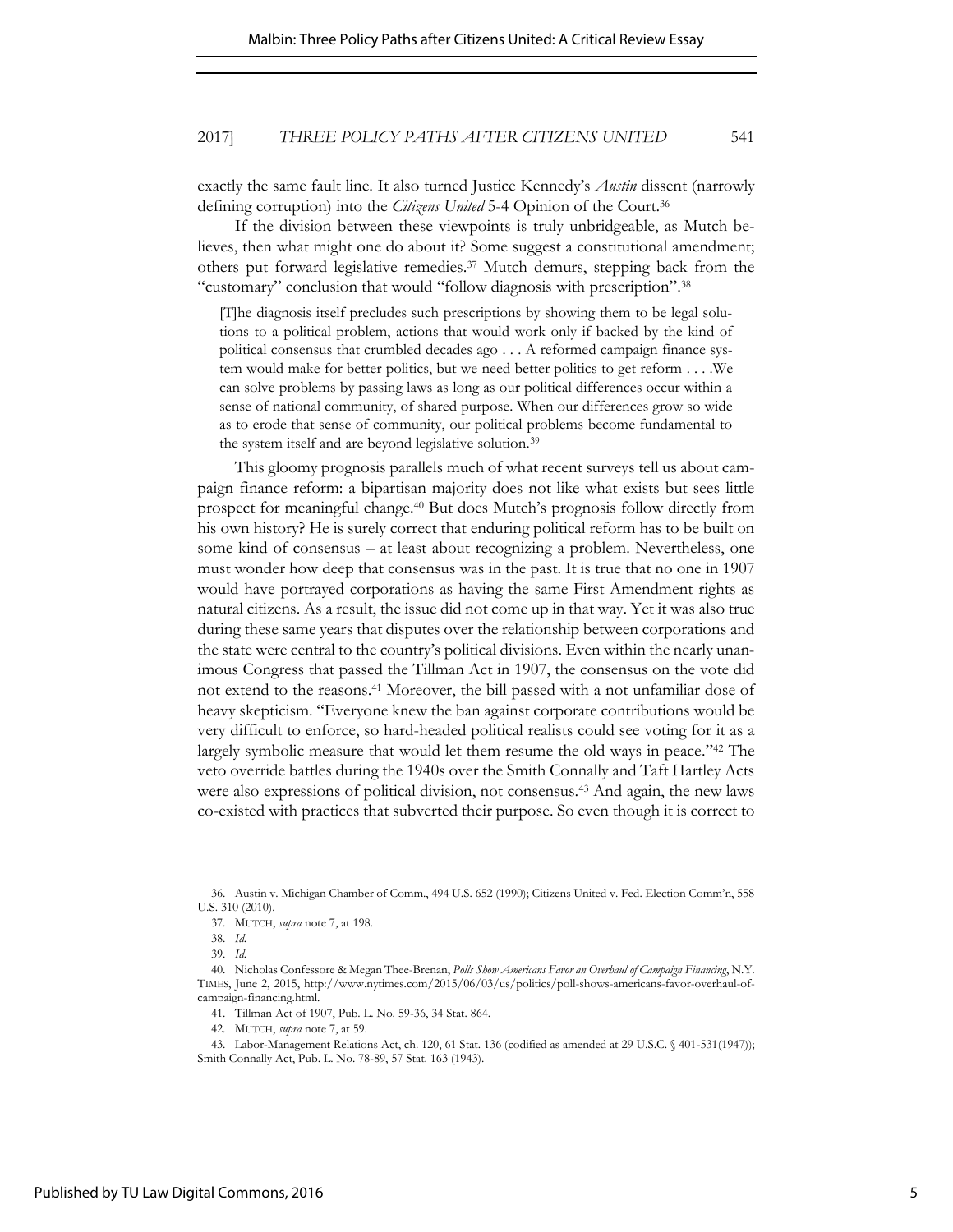say that no significant part of pre-1970s campaign finance discourse treated corporations as natural persons, this silence was coupled with a lack of enforcement against corporate contributions made secretly. The apparent dissolution of a public legal consensus coincided with having a law (FECA) whose restrictions against secret behavior had teeth and were enforced.<sup>44</sup>

Given these historical facts, therefore, perhaps one need not feel quite so resigned as Mutch does. Of course, he is right to say it is hard to pass major laws in a separation of powers system without some consensus that action is needed. But the consensus need not be about the same action pursued by all actors for the same reason. Because of that, worthwhile change may not be quite as difficult as Mutch suggests. We turn now to two different paths that such changes might take.

#### II. POLITICAL PARTIES

For Raymond La Raja and Brian Schaffner, the major issue is not a loss of consensus.45 There may be enough agreement for some kind of change, but the question is to what end? As these authors see it, the problem is not the lack of common opinions about corruption and equality, but with the ways in which reformers have tried to pursue these goals by regulating money in politics. They argue that "the intense focus of campaign finance policy on preventing corruption" has been a serious blunder based on an "overly romanticized view that democracy is . . . about having a direct and equal voice in public affairs." <sup>46</sup> In taking this approach, they fit squarely among such important non-libertarian campaign finance reform skeptics as Bruce Cain, Nathan Persily, Richard Pildes , and Jonathan Rauch .<sup>47</sup>

All of these writers emphasize that democracies in a large republic do not work through individualistic citizen engagement. Intermediary organizations are necessary to give individuals an effective voice. But intermediary organizations, or interest groups, are typically concerned with only slices of the policy agenda. To win elections or govern, one needs majority coalitions among factions with different interests. Departing from La Raja and Schaffner for a moment, this is the basic argument for a large republic in James Madison's *Federalist No. 10*: tyrannies can best be avoided by

<sup>44.</sup> Federal Election Campaign Act, Pub. L. No. 92-225, 86 Stat. 3 (1972).

<sup>45.</sup> LA RAJA & SCHAFFNER, *supra* note 8.

<sup>46.</sup> *Id.* at 3.

<sup>47.</sup> Bruce Cain, DEMOCRACY MORE OR LESS: AMERICA'S POLITICAL REFORM QUANDARY (2015); Nathaniel Persily, *Stronger Parties as a Solution to Polarization*, *in* SOLUTIONS TO POLITICAL POLARIZATION IN AMERICA, 123-35 (Nathaniel Persily ed., 2015); Jonathan Rauch, POLITICAL REALISM: HOW HACKS, MACHINES, BIG MONEY, AND BACK-ROOM DEALS CAN STRENGTHEN AMERICAN DEMOCRACY (2015); Richard Pildes, *Romanticizing Democracy, Political Fragmentation, and the Decline of American Government*, 124 YALE L.J. 804-852 (2014); For critiques of this selfdescribed "realist" school of thought, *see* Thomas E. Mann & E.J. Dionne, Jr., *The Futility of Nostalgia and the Romanticism of the New Political Realists: Why praising the 19th-Century Political Machine won't Solve the 21st Century's Problems*, BROOKINGS (June 17, 2015), https://www.brookings.edu/research/the-futility-of-nostalgia-and-the-romanticismof-the-new-political-realists/; Lee Drutman, *How to Properly Diagnose the Chaos of American Politics*, VOX: POLYARCHY (June 24, 2016), http://www.vox.com/polyarchy/2016/6/24/12020198/rauch-politics-chaos; Lee Drutman, *Giving the Two Parties Even More Money Will Not Solve Polarization*, VOX (Nov. 20, 2015), http://www.vox.com/polyarchy/2015/11/20/9763292/parties-polarization-small-donors; Thomas E. Mann & Anthony J. Corrado, *Party Polarization and Campaign Finance*, BROOKINGS (July 15, 2014), https://www.brookings.edu/research/party-polarization-and-campaign-finance/.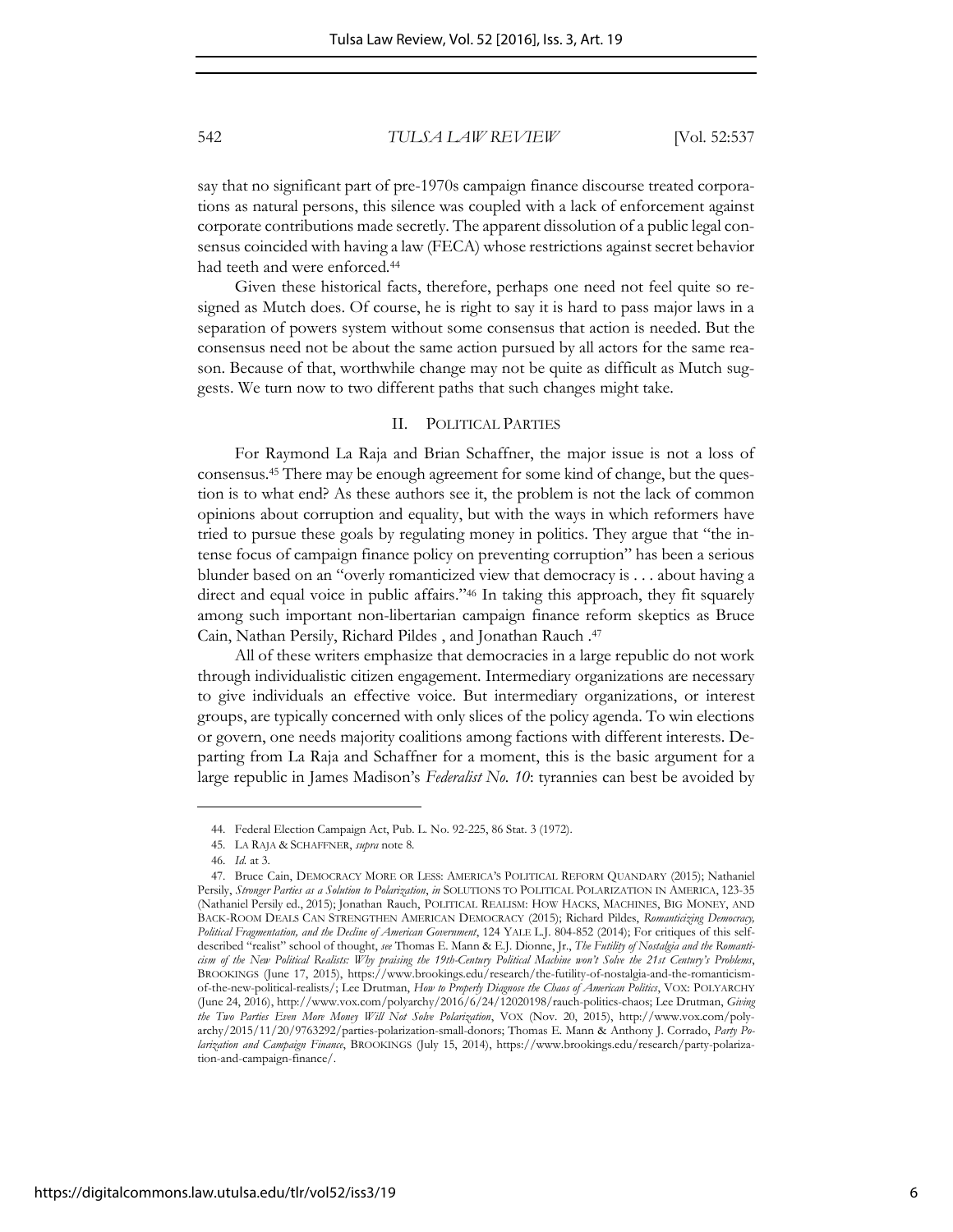requiring a multiplicity of factions to bargain to form majorities.48 Madison and most of the other Framers anticipated that those majorities would be formed through a process of deliberative compromise, one bill at a time. At the outset, the Framers were opposed to political parties forming coalitions across the policy spectrum. But within a short time, as John Aldrich points out, most politicians of the founding generation came to feel that they needed durable and broad coalitions to achieve their electoral and policy goals.<sup>49</sup> This was the origin of the first American party system in the 1790s. For Aldrich and many other political scientists, including La Raja and Schaffner, parties have since proven essential to representative self-government.

Because parties are essential, La Raja and Schaffner argue, the laws regulating money in politics should be (but have not been) sensitive to their effects on these key institutions.50 It would be better, they say, if the parties could receive and give unlimited contributions.51 The candidates could then rely on their parties, while the party organizations – in their need to build majority coalitions – could filter and temper the demands of their donors. Because party professionals are more interested in winning than in making ideological statements, they will favor moderate candidates over purists, thus helping the political system as the parties pursue their own ends. The current laws, they say, channel money directly from donors to candidates, encouraging the candidates to depend on patrons who are more extreme than the average citizen and fostering polarization within Congress.52 This happens because donors, and the factional candidates they support, often are more wedded to specific issue positions than to winning an election. These problems date back to the FECA and McCain-Feingold, they say, but *Citizens United* has fueled the imbalance by letting donors give unlimited amounts to factional organizations while retaining the limits on parties.<sup>53</sup>

Some of these claims (as well as opposing counter-claims) will be familiar to those who have been immersed in party debates these past two decades, but these authors try to back their claims with empirical research. Statements about the effects of campaign finance laws often suffer from a single-minded focus on federal elections. The problem is that with only one jurisdiction and one set of laws in effect at any one time, it can be impossible to decide whether a change in law has been wholly or partially responsible for (as opposed to being merely coincident with) a change in the larger political system. One way to get around the problem is to compare states to each other. With fifty jurisdictions to analyze instead of one, comparisons and causal analyses can begin to get serious.

La Raja and Schaffner prepared a dataset of laws governing contributions going *into* the state political party committees, as well as the ones governing contributions

<sup>48.</sup> THE FEDERALIST, NO. 10 (James Madison).

<sup>49.</sup> JOHN H. ALDRICH, WHY PARTIES? A SECOND LOOK (2011).

<sup>50.</sup> LA RAJA & SCHAFFNER, *supra* note 8, *passim.*

<sup>51.</sup> *Id.* at 137*.* 

<sup>52.</sup> *Id.* at 135*.* 

<sup>53.</sup> Federal Election Campaign Act, Pub. L. No. 92-225, 86 Stat. 3 (1972);; McCain-Feingold Act, Pub. L. No. 107-155, 116 Stat. 81 (2002); Citizens United v. Fed. Election Comm'n, 558 U.S. 310 (2010); LARAJA & SCHAFFNER, *supra* note 8, at 144-47.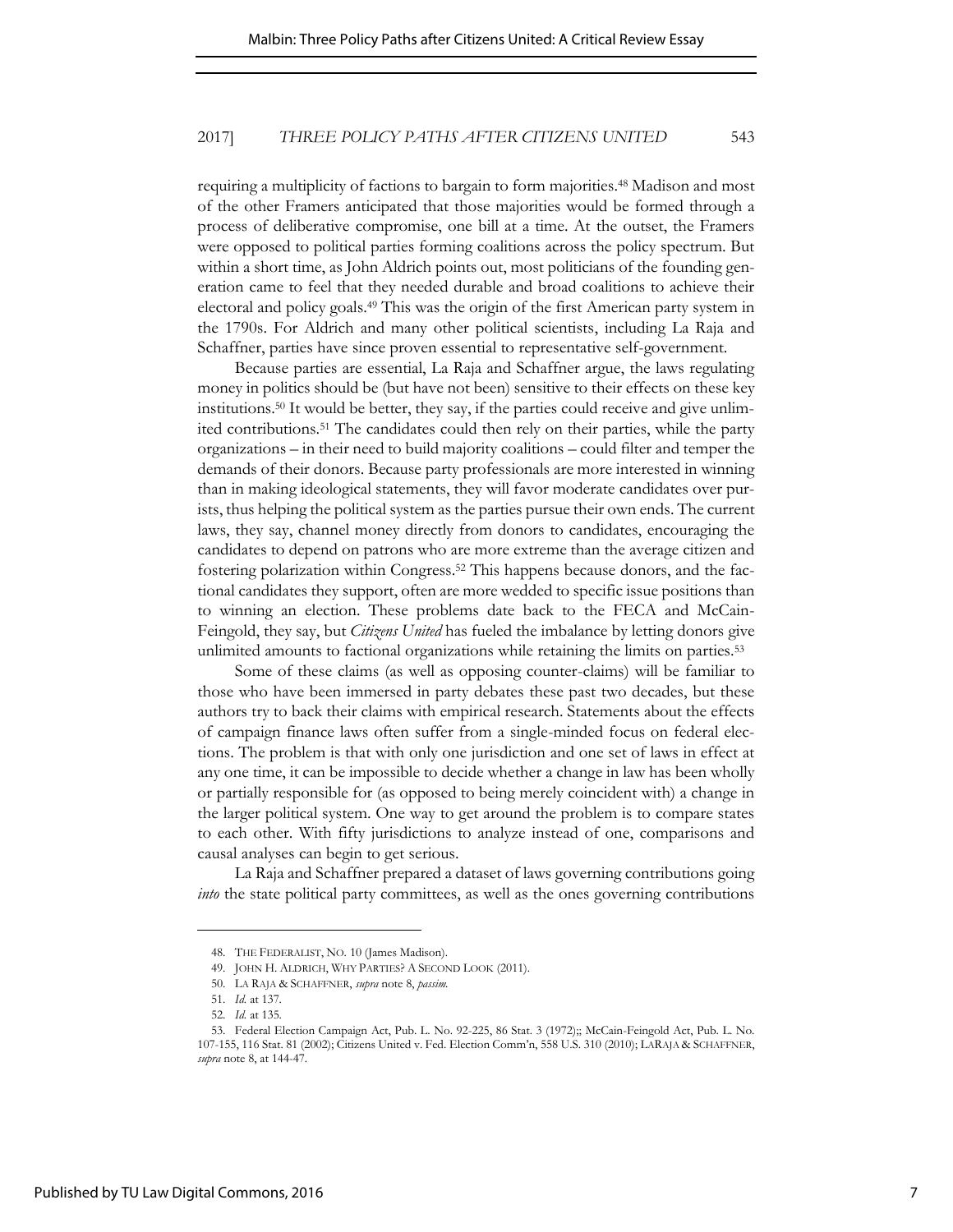*out from* the party committees to candidates.<sup>54</sup> Their data covered 1990-2010 – the twenty years before *Citizens United.* In the main comparative empirical chapter, the authors described a state as having a "party friendly" system if the law put no limits both on contributions going into and coming out of the parties, but they ran separate tests on states that had limits in either direction or both, and separate tests for states that had professionalized state legislatures as well as for all legislatures.<sup>55</sup> Their questions were whether states with no limits on party money would be associated with (1) more moderate state legislators and (2) less polarized legislatures.56 The units of analysis for both questions in the main section of interest for this review were the ideology scores calculated by political scientists Boris Shor and Nolan McCarty for every state legislator who served during the time period covered.<sup>57</sup>

With respect to the moderation of legislators, their results were mixed.<sup>58</sup> The authors found Democrats in states with no party limits to be more moderate than those in states with limits, but there was no difference for Republican legislators.<sup>59</sup> The authors then retested the twenty most professional legislatures and said that this time the difference between states with and without limits held up more strongly.<sup>60</sup> However, as I interpret the presentation of results, it looks from the graphs as if the Republicans from states with limits continued to be more moderate than the Republicans from unlimited states. What is going on is not that the two parties are each less extreme, but that the distance between the two parties is less in the unlimited states and the result is entirely due to the Democrats. Since the legal difference is associated with moderation for only one party even though the law applies equally to both, it is hard to see how the law can be the engine behind the results.

With respect to polarization, or distance between the parties (which is different from extremism), the results again seem to be inconclusive. The authors find that limits on contributions from individuals to candidates were associated with greater polarization, but political *party* contribution limits had no such effect.61 Both of these findings were contrary to expectations. However, when the analysis was restricted to the twenty most professional legislatures, the result was directly opposite: individual contribution limits had no effect but party contribution limits did.62 These results are paradoxical. Like the previous mixed findings on the moderation of legislators, the facts call for an explanation. Unfortunately, the reader does not get one. Instead the authors use the mixed and somewhat contradictory findings as a foundation for their key policy recommendation: that all party contribution limits should be repealed.<sup>63</sup>

<sup>54.</sup> LARAJA & SCHAFFNER, *supra* note 8, at 93.

<sup>55.</sup> *Citizens United*, 558 U.S. 310 (2010); LARAJA & SCHAFFNER, *supra* note 46, at 79*.* 

<sup>56.</sup> LARAJA & SCHAFFNER, *supra* note 8, at 87.

<sup>57.</sup> *Id.* at 99; Boris Shor & Nolan McCarty, *The Ideological Mapping of American Legislatures*, 105 AM. POL. SCI. REV. 530-51 (2011).

<sup>58.</sup> LA RAJA & SHAFFNER, *supra* note 8, at 103-05.

<sup>59.</sup> *Id.* 

<sup>60.</sup> *Id.* 

<sup>61.</sup> *Id.* 

<sup>62.</sup> *Id.* 

<sup>63.</sup> LA RAJA & SHAFFNER, *supra* note 8, at 107*.*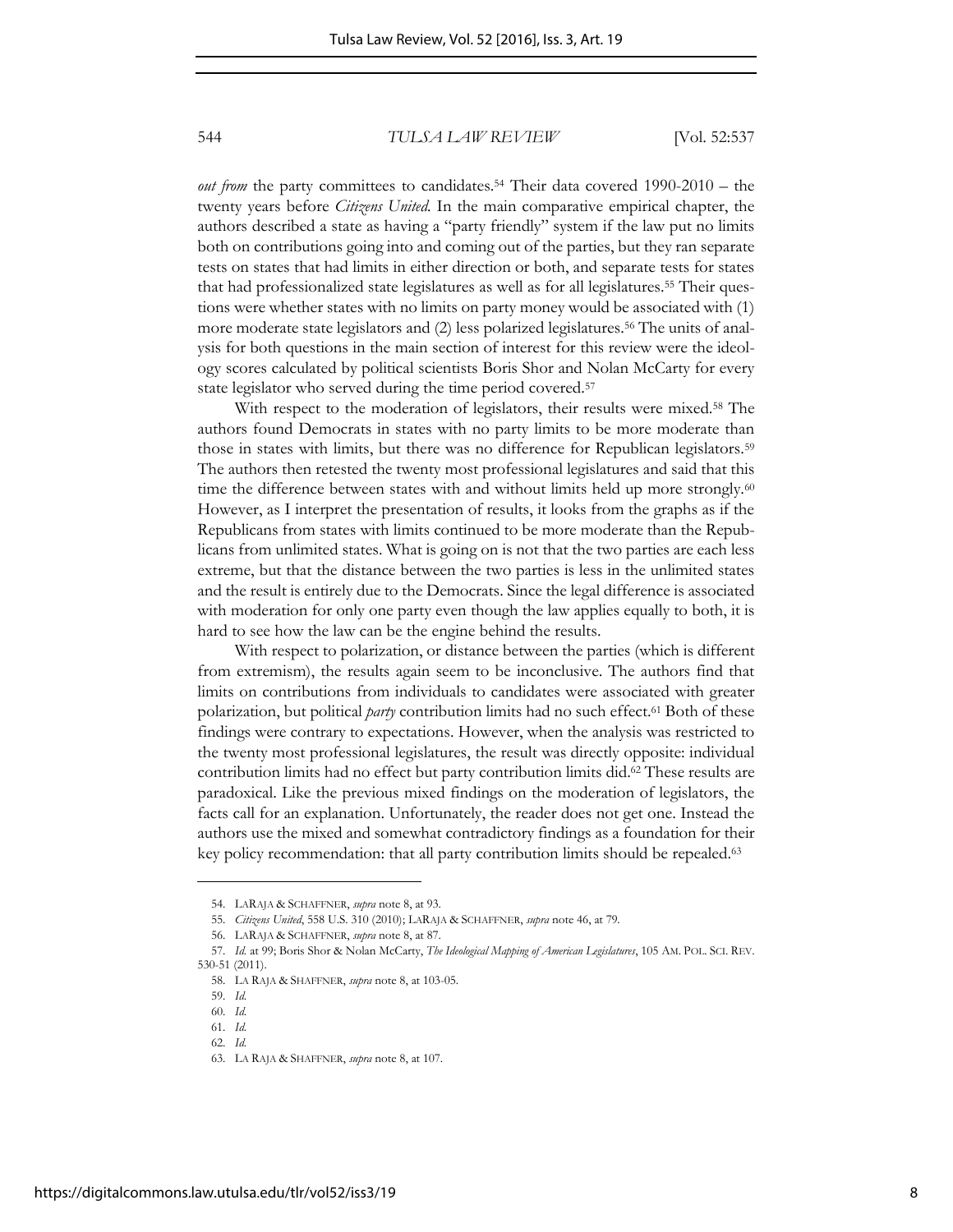To some extent the problems with the results may turn on methodology and data, although these are not my main concerns.<sup>64</sup> My main concern is better explained through a thought experiment. Let us assume all of La Raja's and Schaffner's findings are correct. Assume there is some apparent relationship–albeit paradoxical and inconsistent– between political party contribution limits and either extremism or polarization.<sup>65</sup> The recommendation they draw from these findings is to remove all party contribution limits.<sup>66</sup> But if the limits do any good at all, would not one want to know something more before throwing them away? Specifically, given the nature of the findings, would not one want to know how to connect the dots between the harmful alleged effects (immoderation and polarization) and imputed cause (contribution limits)? For unlimited contributions to affect who gets elected, parties with unlimited contributions should be using the money to influence who runs under their labels. Of course, we know that strong party leaders can do a great deal to influence who runs for and wins their nominations, but the specific effects of unlimited contributions can only work through the parties' direct raising and spending of money.

As it happens, there is a natural quasi-experiment at the federal level to test the imputed connection. La Raja's and Schaffner's state data run only through 2010.<sup>67</sup> Since then, the *Citizens United* and *SpeechNow* decisions have let Super PACs raise unlimited contributions.68 It turns out that some of the largest Super PACs are all but arms of the congressional party leaders, run by their former staff and political advisors. These quasi-party organizations, like their formal party counterparts, were among the biggest spenders in closely contested general election races, but they have spent practically nothing in contested primaries.<sup>69</sup> By their behavior, modern party leaders repeatedly have shown that contribution limits are not all that important in deciding whether or how they will get involved in a competitive primary. But if they do not spend their unlimited money in primaries–if they are saving their money for November–then there is no persuasive way to connect the presence or absence of contribution limits to the political coloration of those who wear the parties' labels in

<sup>64.</sup> Lee Drutman has written thoughtful and detailed critiques on the book's data and methodology, the authors have replied, and the debate has gone on. I recommend both sides to all interested readers. *See* Lee Drutman, *Giving the Two Parties Even More Money Will Not Solve Polarization*, VOX (Nov. 20, 2015), http://www.vox.com/polyarchy/2015/11/20/9763292/parties-polarization-small-donors; Lee Drutman, *The Debate Over State Polarization and Campaign Finance Laws Continues*, BROOKINGS (July 16, 2015), https://www.brookings.edu/blog/fixgov/2015/07/16/the-debate-over-state-polarization-and-campaign-finance-laws-continues/; Ray La Raja & Brian Schaffner, *Unlimited Party Fundraising and Spending Gives You Less Polarized Legislatures? Discuss*, WASH. POST: MONKEY CAGE BLOG (July 8, 2015), https://www.washingtonpost.com/blogs/monkeycage/wp/2015/07/08/unlimited-party-fundraising-and-spending-gives-you-less-polarized-legislatures-discuss/; Lee Drutman, *Can Unlimited Contributions to Political Parties Really Reduce Polarization?*, WASH. POST: MONKEY CAGE BLOG (June 23, 2015), https://www.washingtonpost.com/blogs/monkey-cage/wp/2015/06/23/can-unlimited-contributions-to-political-parties-really-reduce-polarization/.

<sup>65.</sup> LA RAJA & SHAFFNER, *supra* note 8, at 4-6.

<sup>66.</sup> *Id*. at 59.

<sup>67.</sup> *Id.* at 56.

<sup>68.</sup> Citizens United v. Fed. Election Comm'n, 558 U.S. 310, 312, 314 (2010); SpeechNow.org v. Fed. Election Comm'n, 599 F.3d 686, 689 (D.C. Cir. 2010), *cert denied sub nom*. Keating v. Fed. Election Comm'n, 526 U.S. 1003 (2010).

<sup>69.</sup> *See* Robert Boatright et. al., *Independent Expenditures in Congressional Primaries after Citizen United: Implications for Interest Groups, Incumbents, and Political Parties*, 5 INT. GROUPS AND ADVOC. 119, 126, 134 (2016).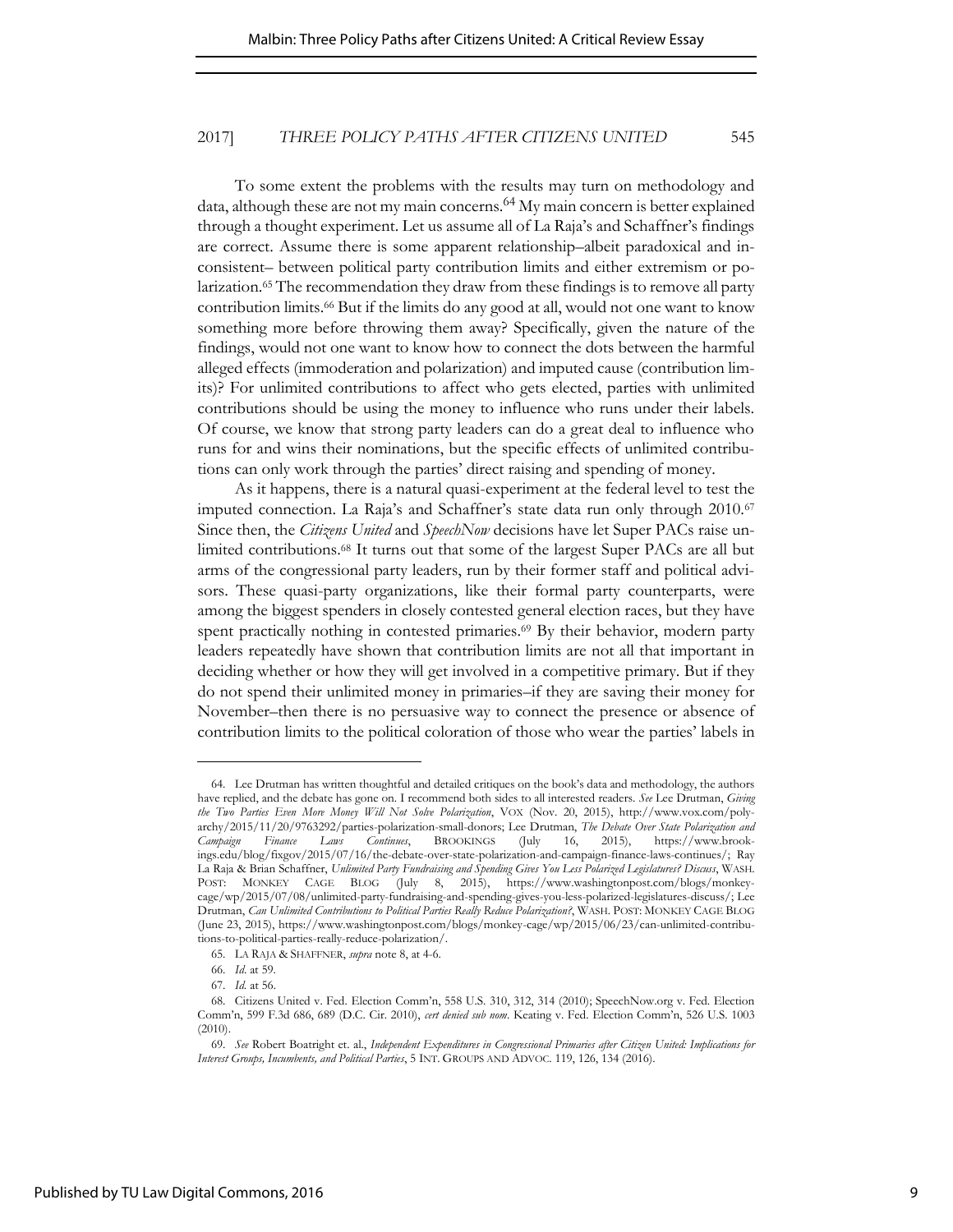the general election campaign. The benefits La Raja and Schaffner expect from removing contribution limits have not been established.

On the other side are the potential risks. And yes, these are about corruption or the appearance of corruption. I live in a state in which the Democratic Speaker of the Assembly and the Republican Senate Majority Leader have been convicted recently for abusing the power of their offices. Perhaps more relevant are the depositions filed in the case of *McConnell v. Federal Election Commission*, in which members of Congress testified about party leaders shaping the legislative agenda to avoid offending unlimited soft money campaign contributors.70 So there are plenty of examples in the historical and contemporary record to support that there is a risk, combined with insufficient evidence to support the supposed benefit.<sup>71</sup>

I want to be clear about this critique. It is not an anti-party screed. I agree with La Raja and Schaffner about the importance of parties.72 I also agree with most of the recommendations in a recent Brennan Center report about strengthening the parties.73 Among other things, these include recommendations to bolster the parties through small donor matching funds or tax credits, and to relieve state and local parties of burdensome regulations in federal law.74 My complaint is not with parties as such, but with the removal of contribution limits. It may be correct to say that parties help overcome *one* of the defects that come from relying solely on pluralism by making it easier to form durable coalitions that can enforce bargains across multiple bills and over time. Because of that, it is important to make sure that parties can have the resources to operate well in a political world with Super PACs that do not have the same interest in broad coalition-building. Even so, this does not mean one should scrap contribution limits. There are good contemporary as well as historical reasons to avoid taking this path again.

Besides the corruption concern, we ought also to acknowledge a flip side to the issue–something that gets lost by relying solely on pluralism. We can agree with La Raja and Schaffner (and more fundamentally with James Madison) that encouraging multiplicity in a pluralist system helps temper the dangers of factionalism by forcing compromise.75 However, this part of the Constitutional design was mostly about helping the system avoid a bad outcome. It does not by itself create the positive goods that the Founders sought from a democratic republic. There are shortfalls within pluralism that pluralism itself cannot remedy. One is that bargaining within a pluralist

<sup>70.</sup> *See* 145 CONG. REC. S13229-S13234 (daily ed. Oct. 27, 1999); 147 CONG. REC. S2433-S2455 (daily ed. Mar. 19, 2001); Michael J. Malbin, *McCutcheon Could Lead to No Limits for Political Parties-With What Implications For Parties and Interest Groups?*, 89 N.Y.U. LAW REV. 92, 95-96 (2014); *see also* Declaration of Senator David Boren at 3, McConnell v. Fed. Election Comm'n, 540 U.S. 93 (2003) (No. 02-0582); Declaration of John Glenn at 1-2, *Id.*; Declaration of Senator Jon McCain at 3-4, *Id.*; Declaration of Paul Simon at 3, *Id.*; Declaration of Senator Warren Rudman at 4, *Id.* These declarations are available by using the search engine at [http://campaignlegalcenter.org/index.php?op](http://campaignlegalcenter.org/index.php?option=com_content&view=article&id=89%3Amcconnel-fecdcwrd&catid=29&Itemid=2)[tion=com\\_content&view=article&id=89%3Amcconnel-fecdcwrd&catid=29&Itemid=2.](http://campaignlegalcenter.org/index.php?option=com_content&view=article&id=89%3Amcconnel-fecdcwrd&catid=29&Itemid=2) 

<sup>71.</sup> Malbin, *supra* note 70, at 97.

<sup>72.</sup> LA RAJA & SCHAFFNER, *supra* note 8, at 33*.*

<sup>73.</sup> Ian Vandewalker & Daniel I. Weiner, *Stronger Parties, Stronger Democracy: Rethinking Reform*, NEW IDEAS FOR A NEW DEMOCRACY (Brennan Ctr. For Justice) 2015.

<sup>74.</sup> *Id.* at 12-13, 16.

<sup>75.</sup> LA RAJA & SCHAFFNER, *supra* note 8, at 148.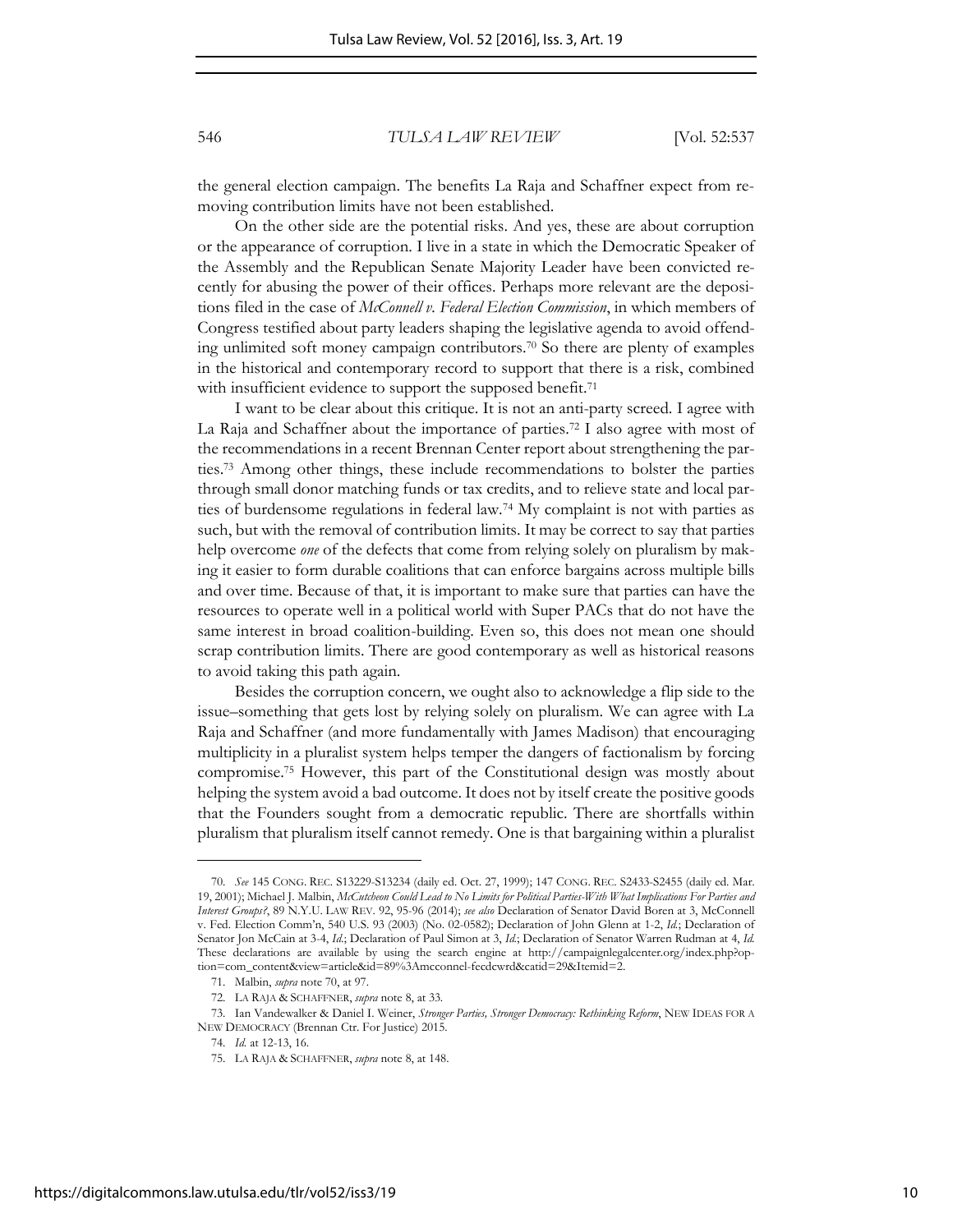system occurs only among those who have the political power to be heard. To the extent that participation, access to power, and influence over policy can be purchased through wealth, this means an electoral system without limits encourages a form of political inequality–what Schlozman and colleagues have described as the "unheavenly chorus" of unequal political voice.76 Relying more heavily on mega-donors to finance the parties can only exacerbate this issue. The question is whether some countervailing power could and should be introduced to bolster the voices of those not being heard. This is the central concern of our next book.

#### III. PLUTOCRACY V. EQUALITY

Richard Hasen's *Plutocrats United,* is both an indictment of the out-sized role of wealthy donors in contemporary politics and a proposal for change.<sup>77</sup> Hasen is concerned about having an electoral system whose dominant financial supporters remind one of the robber barons at the 1884 dinner in Mutch's book.78 It is clear that for Hasen, the problem large donors pose will not be resolved by overturning *Citizens United*. <sup>79</sup> All that would do is turn the money, now contributed to Super PACs by privately held corporations, into individual contributions from the same corporations' owners.80 Neither will the problem be resolved by transferring mega-donors' money from Super PACs to the parties. The problem, for Hasen, is the role of the mega-donors *per se.<sup>81</sup>*

We know that having *more* money does not always assure a candidate will win an election. Nevertheless, candidates and office holders behave as if they have to raise *enough* money (however much that might be) to be competitive. This results in candidates spending endless hours dialing for dollars and building up debts of gratitude toward those who respond. And while Hasen acknowledges that contributions cannot be shown to sway final roll call votes in Congress, there are thousands of less visible ways in which donors and lobbyists can, and do shape legislative outcomes.<sup>82</sup> He cites much political science research to support the claim that major donors have a substantial level of access to and influence over the policy decisions of office holders, including party leaders.<sup>83</sup>

<sup>76.</sup> KAY SCHLOZMAN ET AL., THE UNHEAVENLY CHORUS: UNEQUAL POLITICAL VOICE AND THE BROKEN PROMISE OF AMERICAN DEMOCRACY 277-78 (2012); citing E.E. SCHATTSCHNEIDER, THE SEMISOVEREIGN PEOPLE: A REALIST'S VIEW OF DEMOCRACY IN AMERICA 35 (1960).

<sup>77.</sup> HASEN, *supra* note 9.

<sup>78.</sup> *Id.* at 46; MUTCH, *supra* note 7, at 21.

<sup>79.</sup> Citizens United v. Fed. Election Comm'n, 558 U.S. 310 (2010); HASEN, *supra* note 9, at 11.

<sup>80.</sup> HASEN, *supra* note 9, at 175.

<sup>81.</sup> *Id.* at 47.

<sup>82.</sup> *Id.* at 50-56.

<sup>83.</sup> *See* MARTIN GILENS, AFFLUENCE AND INFLUENCE: ECONOMIC INEQUALITY AND POLITICAL POWER IN AMERICA 41-46 (2012); LYNDA POWELL, THE INFLUENCE OF CAMPAIGN CONTRIBUTIONS IN STATE LEGISLATURES: THE EFFECTS OF INSTITUTIONS AND POLITICS 131-47 (2012); Joshua L. Kalla & David E. Broockman, *Campaign Contributions Facilitate Access to Congressional Offices: A Randomized Field Experiment*, 60 AM. J. OF POL. SCI. 545, 555 (2016); Benjamin I. Page et. al., *Democracy and the Policy Preference of Wealthy Americans*, 11 PERSP. ON POL. 51, 54 (2013); *see also* John C. Fortier & Michael J. Malbin, *An Agenda for Future Research on Money in Politics in the United States*, 11 FORUM 455, 466 (2013); Lynda Powell, *The Influence of Campaign Contributions on Legislative Policy*, 11 FORUM 339, 343 (2013).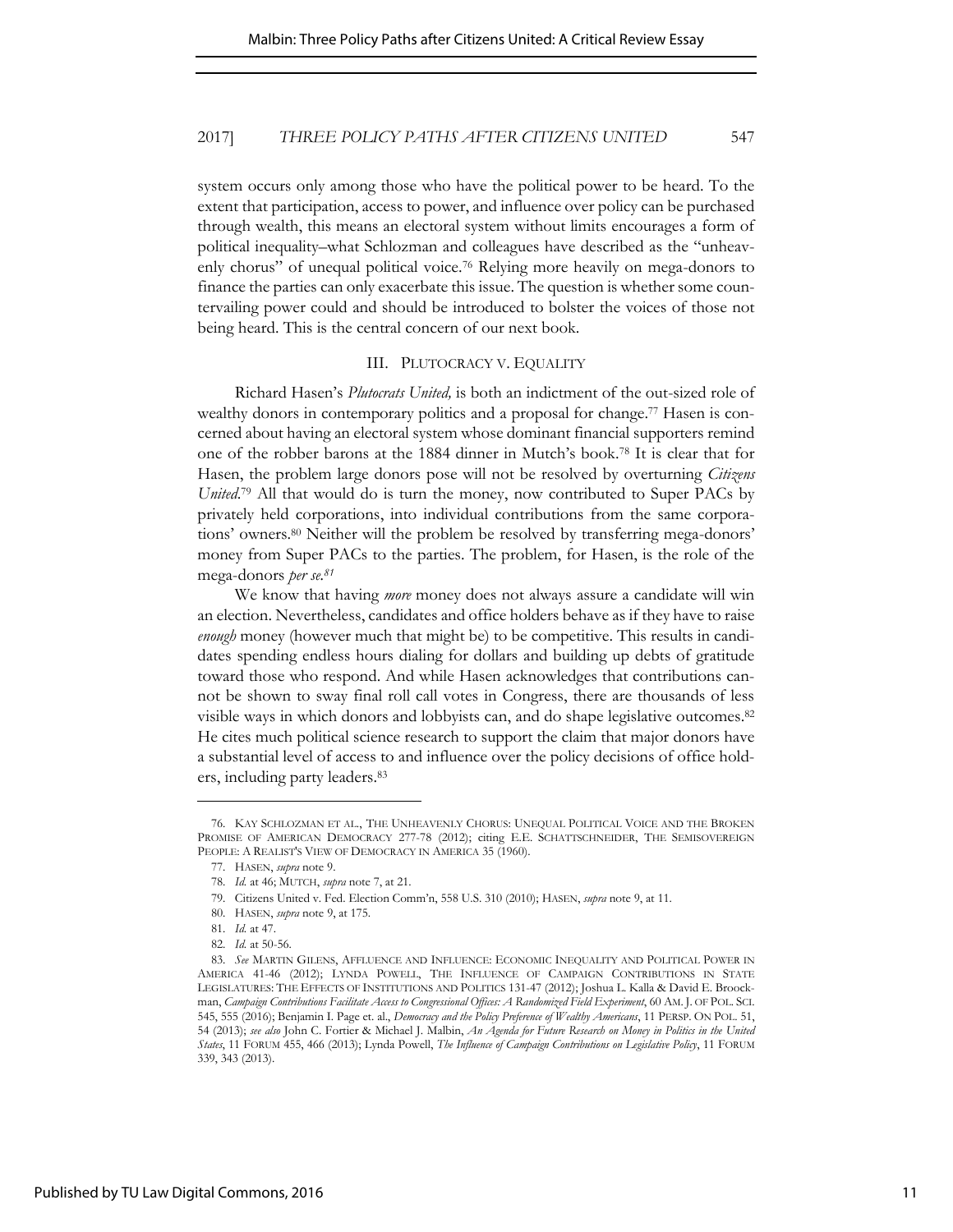However, the Supreme Court (in *Citizens United* and *McCutcheon v. Federal Election Commission*) refused to accept preferential access or undue influence as constitutionally acceptable reasons for limiting campaign contributions.84 For the five-justice majority, only preventing *quid pro quo* corruption (or the appearance of *quid pro quo* corruption) could justify what they saw as a restraint on free speech.85 Some scholars have reacted to the Court by arguing for a broader definition of corruption.<sup>86</sup> In contrast, Hasen urges scholars and future courts to break free of the corruption framework that has dominated campaign finance conversations since *Buckley* in 1976.87 He argues, contrary to *Buckley,* that promoting a specific form of equality should also be accepted as a constitutionally permissible basis for campaign finance legislation, including limits on campaign spending and contributions.88 Any such pursuit should be done with greater sensitivity to protecting freedom of speech than is often present in campaign finance reform advocacy, but sensitivity does not require inaction.

With that caveat, Hasen argues for laws that would promote an "equality of inputs." <sup>89</sup> The phrase is used to distinguish it from an equality of results, or an equality of all forms of political influence. To promote an equality of inputs, Hasen recommends a two-pronged approach. To "level up" the playing field, he would provide government-funded vouchers of \$100 per voter.<sup>90</sup> Voters would then be free to distribute the vouchers to the candidates, political parties, or outside groups of their choice. By themselves, vouchers, public matching funds, or tax credits, should not provoke constitutional controversy, although many would oppose leveling up on political or policy grounds. But the second prong of Hasen's approach would challenge *Buckley* directly.91 Hasen says he is not "wedded" to the details, but wants to focus the reader on the larger structure.<sup>92</sup> To quote the proposal in its entirety:

An individual or entity may contribute, spend from one's own personal or treasury funds, or both, no more than \$25,000 in each federal election on election-related express advocacy or electioneering communications supporting or opposing candidates for that election. Such limits shall not apply to the press, to political committees that solely spend contributions received from others, or to money contributed or spent in a voluntary, governmentcreated public finance program. An individual also cannot contribute and/ or spend more than \$500,000 total in all federal election activity in a two year cycle.<sup>93</sup>

<sup>84.</sup> Citizens United v. Fed. Election Comm'n, 558 U.S. 310, 362, 451 (2010); McCutcheon v. Fed. Election Comm'n, 134 S. Ct. 1434, 1450, 1464 (2014).

<sup>85.</sup> *Citizens United*, 558 U.S. at 361; *McCutcheon*, 134 S. Ct. at 1438.

<sup>86.</sup> *See* LAWRENCE LESSIG, REPUBLIC, LOST 17 (2011) (on dependency corruption); ZEPHYR TEACHOUT, CORRUPTION IN AMERICA 292-98 (2014) (on the historical understanding of corruption).

<sup>87.</sup> Buckley v. Valeo, 424 U.S. 1 (1976); HASEN, *supra* note 9, at 185-89 (2016).

<sup>88.</sup> *Buckley*, 424 U.S. at 54; HASEN, *supra* note 9, at 11.

<sup>89.</sup> HASEN, *supra* note 9, at 90.

<sup>90.</sup> *Id*. at 89.

<sup>91.</sup> *Id*. at 95.

<sup>92.</sup> *Id.* at 94.

<sup>93.</sup> *Id.*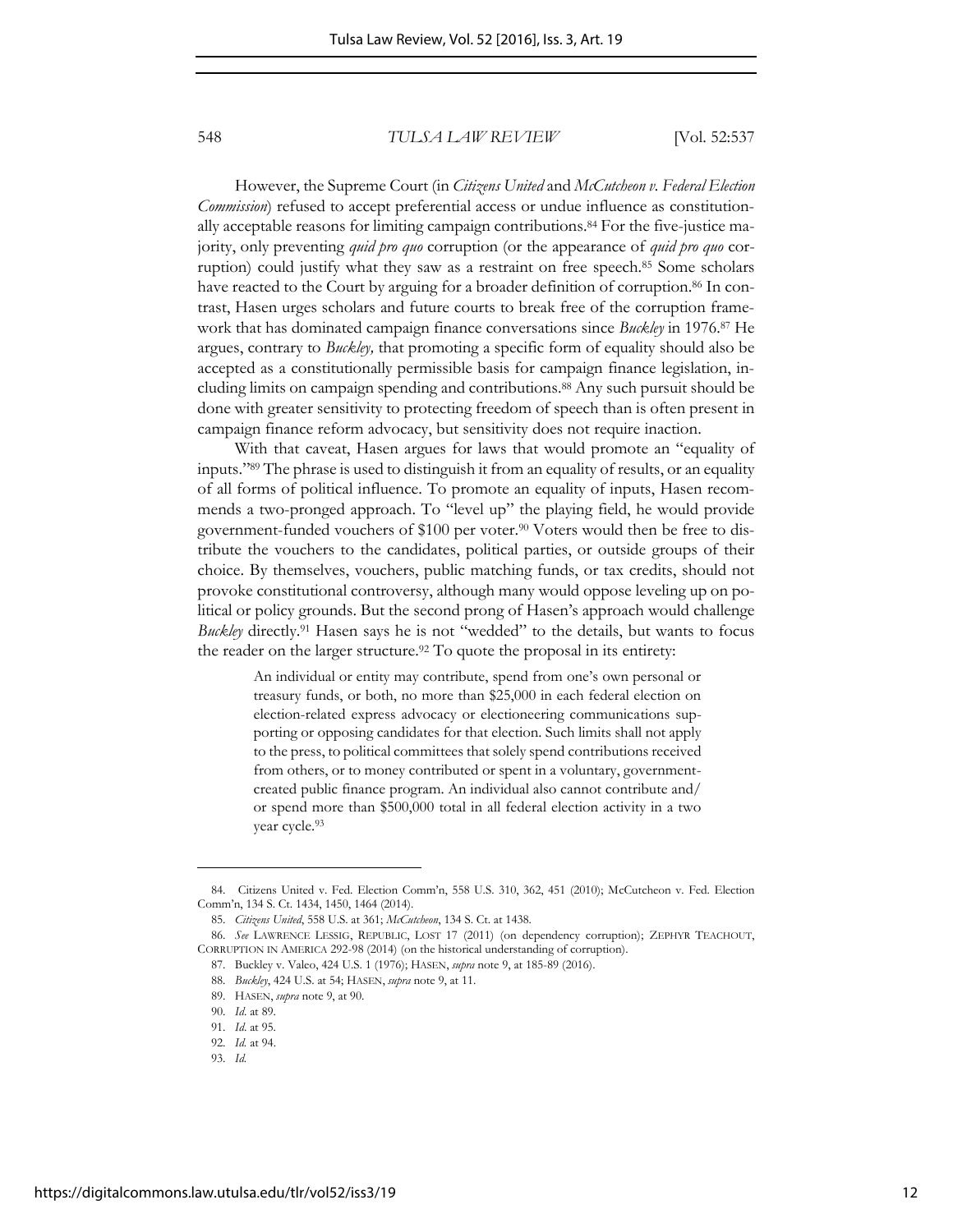Candidates, political parties, and political committees (PACs) could continue to spend unlimited amounts of contributed money. However contributions would be limited, as would independent expenditures by an individual or from an organization's treasury funds. This is a proposal that Hasen knows would have been rejected by the recent five-justice majority, which included the late Justice Antonin Scalia.<sup>94</sup> Even so, Hasen does not think that a constitutional amendment is necessary, or desirable.<sup>95</sup> For one thing, it would be difficult to imagine mustering the needed supermajority for an amendment. More fundamentally, he argues that a constitutional amendment cannot work.96 Even after an amendment, the boundary lines between what would be considered political speech (regulated), and issue speech (not regulated), would either be so restrictive as to threaten free speech, or so porous as to be easily circumvented and useless.<sup>97</sup> There is no "sweet spot" that will let one avoid one problem or the other.

As a result, Hasen says, "[t]he fight for campaign reform will be political, not legal, in the battle for control over the Court: it likely will take a Democratic president nominating progressives who can be confirmed by the Senate."98 This sentence about the primacy of politics, is reminiscent of Mutch's – but with far different implications. For Hasen, politics can provide a way out of what Mutch presents as an endless loop. He may well be right on this point. However, the 2016 Presidential election clearly has made this path more difficult for now. But whatever the immediate practicalities, the argument needs to be addressed. Hasen's call for a shift in jurisprudence does not settle anything about the politics that might produce the new laws that could come up to the Court for a test.99 Most of the attempts to make new laws are likely to occur on the state and local level, and those laws may not look much like Hasen's proposal. There is more than one way to build from the bottom up to promote equality, and there is something to be said for Mutch's view that cross-partisan majorities are needed for change to be durable.<sup>100</sup> Despite the national election results, cross-partisan support may be closer in many states and localities than Mutch or Hasen seem to expect. The *New York Times* poll quoted earlier found that eighty percent of *Republicans* thought money had too much influence in elections, seventy-one percent supported contribution limits and seventy-three percent wanted to limit independent spending.101 Among campaign finance reform advocacy organizations, Take Back Our Republic (TBOR) is composed of Republicans and run by a Tea Party campaign professional. It supports contribution limits, stronger disclosure, and tax credits for small donors. Another organization, Issue One, has created a Reformers Caucus that as of this writing includes more than fifty Republican former Members of Congress

<sup>94.</sup> HASEN, *supra* note 9, at 95.

<sup>95.</sup> *Id.* at 168.

<sup>96.</sup> *Id*.

<sup>97.</sup> HASEN, *supra* note 9, at 94.

<sup>98.</sup> *Id.* at 178.

<sup>99.</sup> *Id.* at 95.

<sup>100.</sup> MUTCH, *supra* note 7, at 198-99.

<sup>101.</sup> Nicholas Confessore & Megan Thee-Brenan, *Poll Shows Americans Favor an Overhaul of Campaign Financing*, N. Y. TIMES, June 2, 2015, http://www.nytimes.com/2015/06/03/us/politics/poll-shows-americans-favor-overhaulof-campaign-financing.html?\_r=0.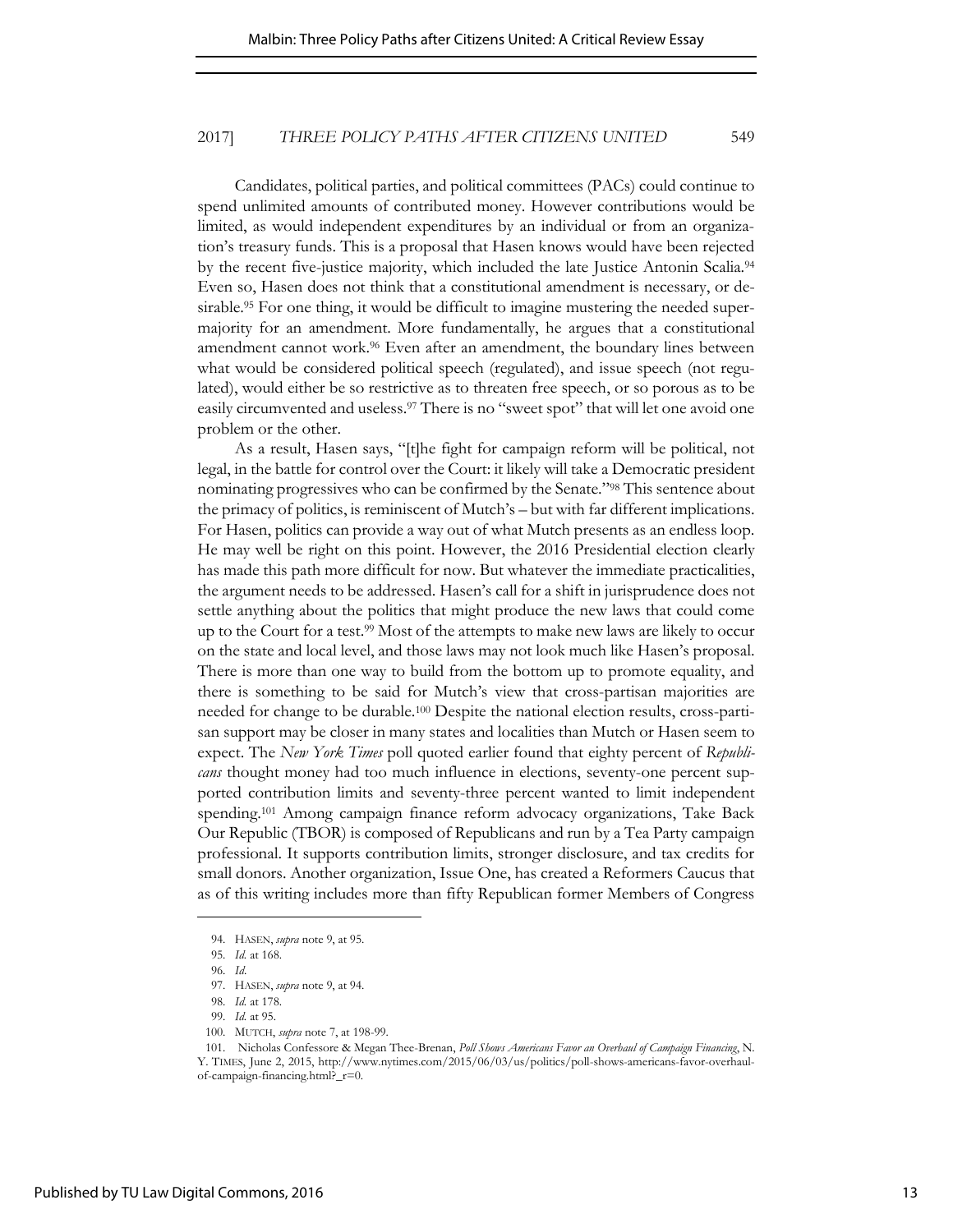and Governors. In short, this is an issue arena with more political cross currents outside the Washington D.C. Beltway than inside Congress.

Given this situation, one could easily imagine a variety of policies taking root. That would be welcome. With variety comes the possibility of serious policy analysis, and with analysis come the opportunity for a more evidence-based approach to making decisions. It is one thing to throw broad ideas into the air for discussion. But when the opportunity opens for new policy, it is best to be ready with one whose details have been well scrutinized. This is the weak spot in Hasen's book. Given the paucity of real world examples to test, the weakness is understandable. Nevertheless, it is a concern that demands more attention.

Consider Hasen's arguments in favor of statutory limits.102 He says that a constitutional amendment would inevitably be too broad or too narrow.103 But if that is correct, as I believe it to be, then might not some statutory limits have the same problems, diverting contributions without limiting them? This objection, known as the "hydraulic theory," was named by Issacharoff and Karlan and endorsed by La Raja and Schaffner.104 Hasen responds to the theory by referring to a Campaign Finance Institute study, which showed that public for-profit corporations did *not* push their money back into the system once political party soft money was banned 105 In other words, squeezing in one place did not cause the same money to bubble up somewhere else. The point was correct when the study appeared in 2006, and even today there is little evidence that the large, publicly traded corporations that gave soft money to the parties before 2002, have shifted their money toward independent spending groups.<sup>106</sup> That is because many corporations contributing soft money to the parties before 2002 were not at all eager to be doing so. Edward A. Kangas, then the chairman of global directors for the large accounting firm of Deloitte Touche Tohmatsu, and co-chair of the Committee for Economic Development, wrote in a 1999 *New York Times* opinion piece that "[w]hat has been called legalized bribery looks like extortion to us."<sup>107</sup> It should not be a surprise that those who felt their contributions were extorted did not work hard to find loopholes to evade the new limits.

<sup>102.</sup> HASEN, *supra* note 9, at 84-103.

<sup>103.</sup> *Id.* at 94.

<sup>104.</sup> Samuel Issacharoff & Pamela S. Karlan, *The Hydraulics of Campaign Finance Reform*, 77 TEX. L.REV. 1705 (1998) http://www.campaignfreedom.org/wp-content/uploads/2015/06/Issacharoff-Karlan-1999-Hydraulics-Of-CF-Reform.pdf; Ray LaRaja & Brian Schaffner, *Unlimited Party Fundraising and Spending Gives You Less Polarized Legislatures? Discuss.*, Opinion, WASH. POST, July 8, 2015, https://www.washingtonpost.com/blogs/monkeycage/wp/2015/07/08/unlimited-party-fundraising-and-spending-gives-you-less-polarized-legislatures-discuss/.

<sup>105.</sup> Stephen R. Weissman & Ruth Hassan, *BCRA and the 527 Groups*, *in* THE ELECTION AFTER REFORM: MONEY, POLITICS AND THE BIPARTISAN CAMPAIGN REFORM ACT, 79 (Michael J. Malbin ed., 2006).

<sup>106.</sup> Robert G. Boatright, Michael J. Malbin, Mark J. Rozell, & Clyde Wilcox, *BCRA's Impact on Interest Groups and Advocacy Organizations*, *in* LIFE AFTER REFORM: WHEN THE BIPARTISAN CAMPAIGN REFORM ACT MEETS POLITICS 43 (Michael J. Malbin ed., 2003); Timothy Werner, *The Sound the Fury and the Nonevent: Business Power and Market Reactions to the Citizens United Decision*, 39 AM. POL. RES. 118 (2011).

<sup>107.</sup> Edward A. Kangas, *Soft Money and Hard Bargains*, Opinion, N.Y. TIMES, Oct. 22, 1999, http://www.nytimes.com/1999/10/22/opinion/soft-money-and-hard-bargains.html.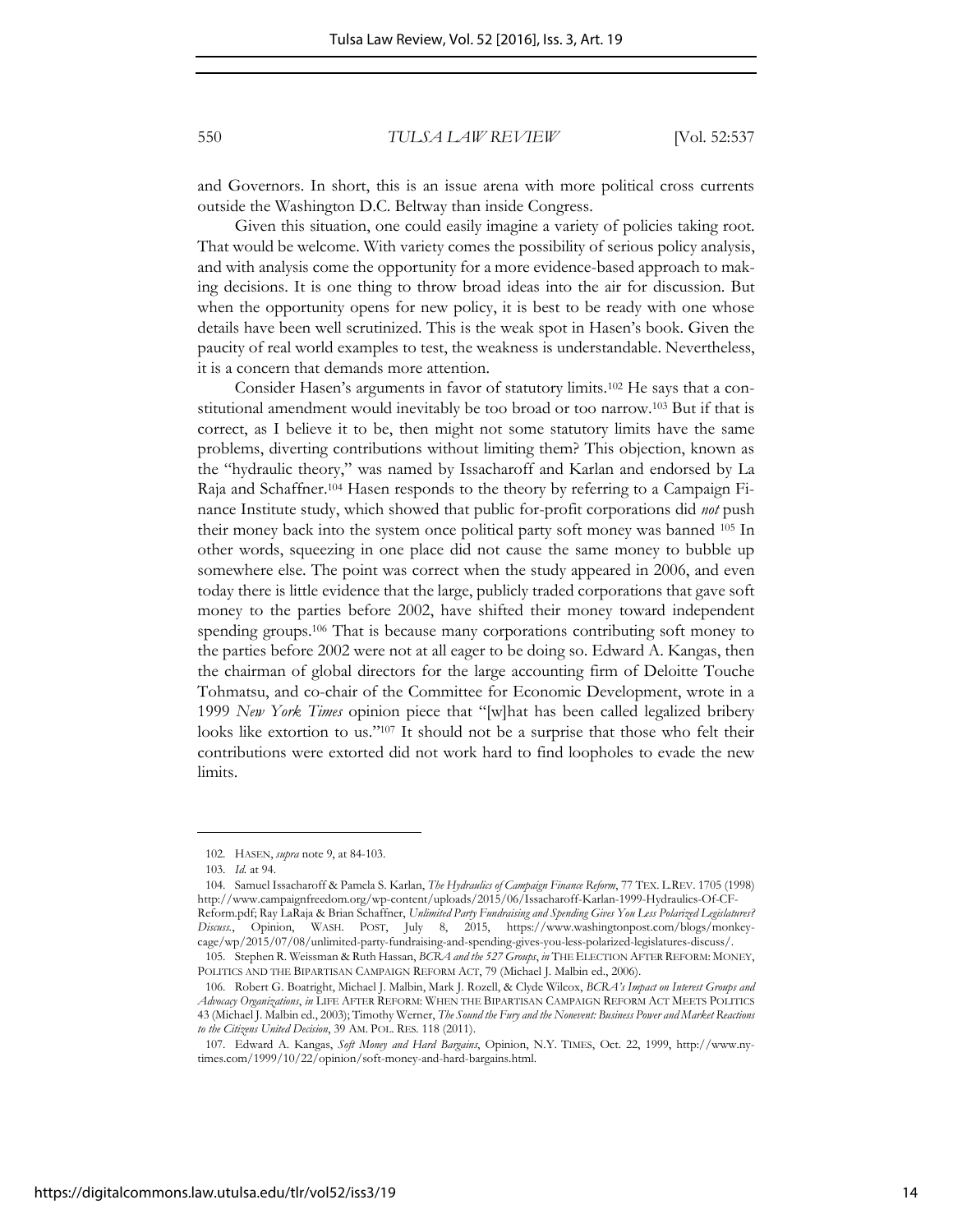In contrast, the mega-donors who have been participating in recent years are more likely to be partisans, or issue-driven or ideologically-driven donors. Rather than being like the corporate lobbyists who used part of their companies' corporate government affairs budgets for soft money contributions before McCain-Feingold, the current mega-donors typically contribute their personal funds or use money from privately held corporations they own and run. They "push" their money into the system rather than having it "pulled" out of them by office holders.108 They are in the game because they want to be. We can neither assume they will transfer their money to party organizations, as La Raja and Schaffner seem to do, nor assume with Hasen that the new limits will slow them down. La Raja and Schaffner were right to say that new laws will affect intermediary organizations in a way that will be driven by organizational imperatives as much as by partisan electoral politics. Sorting this out will be complicated, but vitally important.

There remain dozens of other empirical questions to ask about Hasen's proposals. For example, I do not think he makes a strong case for vouchers over small donor matching funds. We know about small donor matching funds from watching them in action since 2001 in New York City but we will have no parallel information about vouchers or their side effects until the first-in-the-country Seattle system goes into partial effect in 2017.109 Hasen is also mistaken to suggest that small donors are more polarized, or more ideological, than large donors. It is more likely true that small donors can be more or less polarized, depending upon the laws and fundraising mechanisms that stimulate them.110 Finally, allowing voters to give vouchers or any other form of public financing to interest groups, as he would, seems likely to favor some organizations over others with consequences that need to be considered carefully before adoption.<sup>111</sup>

None of the limitations noted in this essay should deter readers from devouring all three of these books. They deserve a place in any serious conversation about money in politics. They have raised the key issues. Yet one walks away feeling much is left unresolved. In particular, any effort to change laws should be preceded by much more thorough and more nuanced policy analysis than this field has seen so far. It is not enough to rely on sweeping proposals guided by instinct. Sound proposals should be preceded by rigorous analysis on a level of specificity consistent with the questions raised here. The curse of unforeseen consequences should teach us the importance of doing one's homework. But just because something is unforeseen does

<sup>108.</sup> BOATRIGHT ET AL., *supra* note 106, at 44; Robert G. Boatright, Michael J. Malbin, & Brendan Galvin, *Independent Expenditures in Congressional Primaries After* Citizens United: *Implications for Interest Groups, Incumbents, and Political Parties*, 5 INT. GROUPS & ADVOC. (2016) http://cfinst.org/pdf/papers/Boatright-Malbin-Glavin\_IEs-in-Primariesafter-CU.pdf.

<sup>109.</sup> Michael J. Malbin, Peter W. Brusoe, & Brendan Glavin, *Small Donors, Big Democracy: New York City's Matching Funds as a Model for the Nation and States,* 11 ELECTION L.J. 3 (2012), http://www.cfinst.org/pdf/state/NYC-as-a-Model\_ELJ\_As-Published\_March2012.pdf; Elizabeth Genn, Michael J. Malbin, Sundeep Iyer, & Brendan Glavin, *Donor Diversity Through Matching Funds*. THE BRENNAN CENTER AND CAMPAIGN FINANCE INSTITUTE (2012), http://www.cfinst.org/pdf/state/NY/DonorDiversity.pdf.

<sup>110.</sup> Michael J. Malbin, *Small Donors: Incentives Economies of Scale, and Effects*, 11 FORUM 385, 395-397 (2013).

<sup>111.</sup> Michael J. Malbin, *Predicting the Impact of Democracy Vouchers: Analysis and Questions in Light of South Dakota's Successful Initiative,* CAMPAIGN FINANCE INSTITUTE (December 2016), http://www.cfinst.org/pdf/books-reports/CFI\_SD\_DemocracyVouchers.pdf.